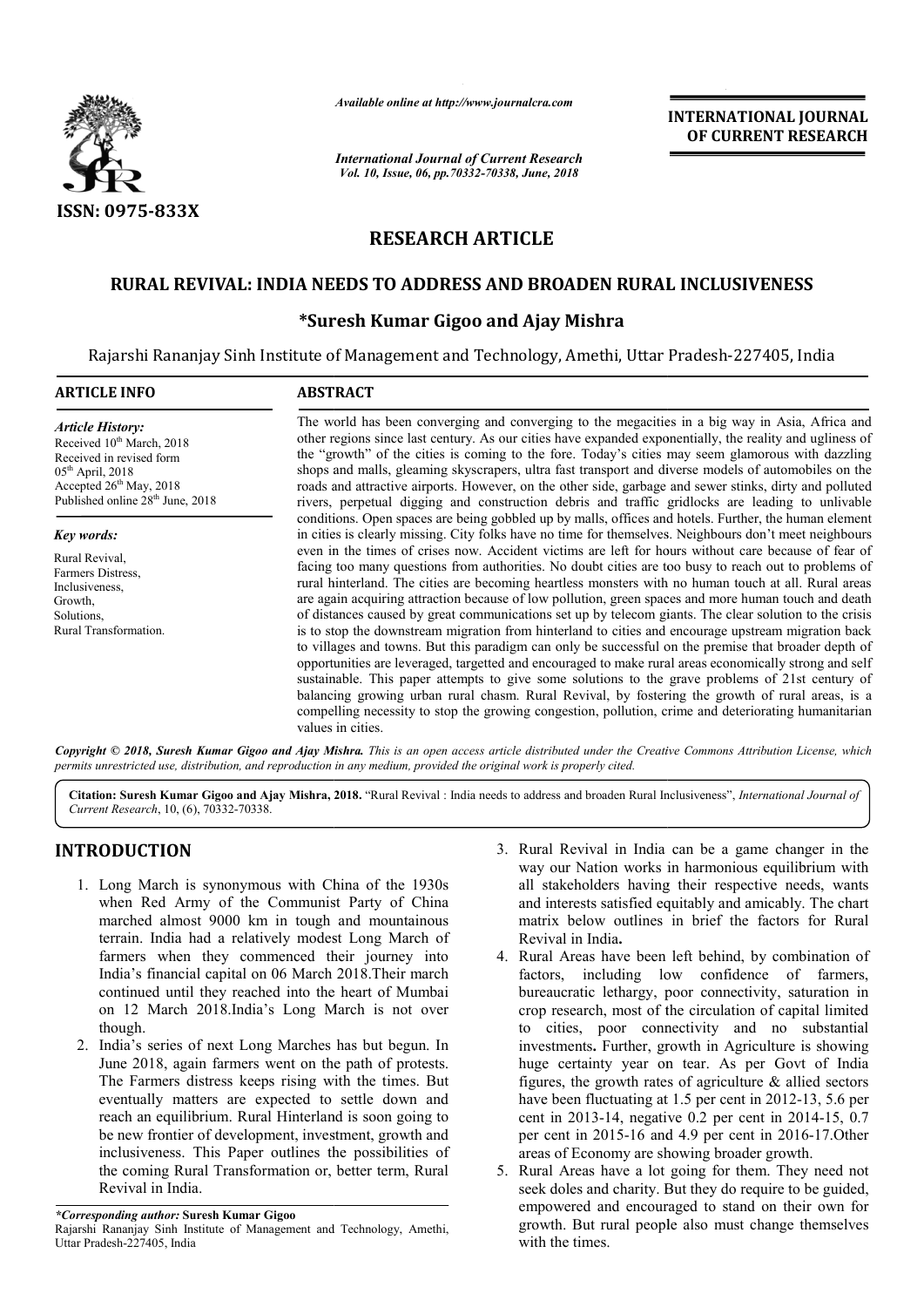



**Fig. 1 Farmers on Long March in Mumbai in March 2018**

| <b>RURAL REVIVAL IN INDIA</b>                                 |                                                                 |                                                                                                    |  |
|---------------------------------------------------------------|-----------------------------------------------------------------|----------------------------------------------------------------------------------------------------|--|
| Necessitated by factors                                       | Aggravated by factors                                           | Solved by factors                                                                                  |  |
| <b>Rising Farmers Distress</b>                                | Inadequacy in pricing support to yields                         | Leveraging emerging opportunities in Technology for less<br>dependence on Agriculture              |  |
| Falling Farm incomes                                          | Diminishing returns and Saturation of<br>current farm practices | Broadening the range and depth of jobs other than<br>Agriculture for youth in villages             |  |
| Increase of Climate change impacts                            | Inadequate Weather stations/No systematic<br>readiness          | De risking from the vagaries of Nature by investing in water<br>canals and water optimized farming |  |
| Growing disparity with urban living<br>standards              | Low investment in non urban areas                               | Bring the attractions of cities to rural areas including malls,<br>mass transport, Education       |  |
| Increasing disgust with pollution and<br>congestion in cities | Resources/investment concentrated in urban<br>areas heavily     | Investment in areas where competitive/differentiation<br>advantage from cities is substantial      |  |

**Fig. 2. Matrix of Rural Revival in India**



**Fig. 3 Farmers are the unsung and unrecognized heroes of India**



|                                         | <b>LIST OF INDIAN CITIES</b><br>AMONG THE MOST POLLUTED IN THE WORLD (PM 2.5 LEVELS) |
|-----------------------------------------|--------------------------------------------------------------------------------------|
| <b>Delhi</b>                            | <b>Muzaffarpur</b>                                                                   |
| Varanasi                                | <b>Srinagar</b>                                                                      |
| <b>Kanpur</b>                           | Gurgaon                                                                              |
| <b>Faridabad</b>                        | <b>Jaipur</b>                                                                        |
| Gaya                                    | Patiala                                                                              |
| Patna                                   | Jodhpur                                                                              |
| Agra                                    | <b>Mumbai</b>                                                                        |
| Source- World Health Organization (WHO) | <b>NUTT</b>                                                                          |

**Fig. 4. Cities are no longer fun with severe traffic gridlocks and pollution affecting mental and physical lives of people**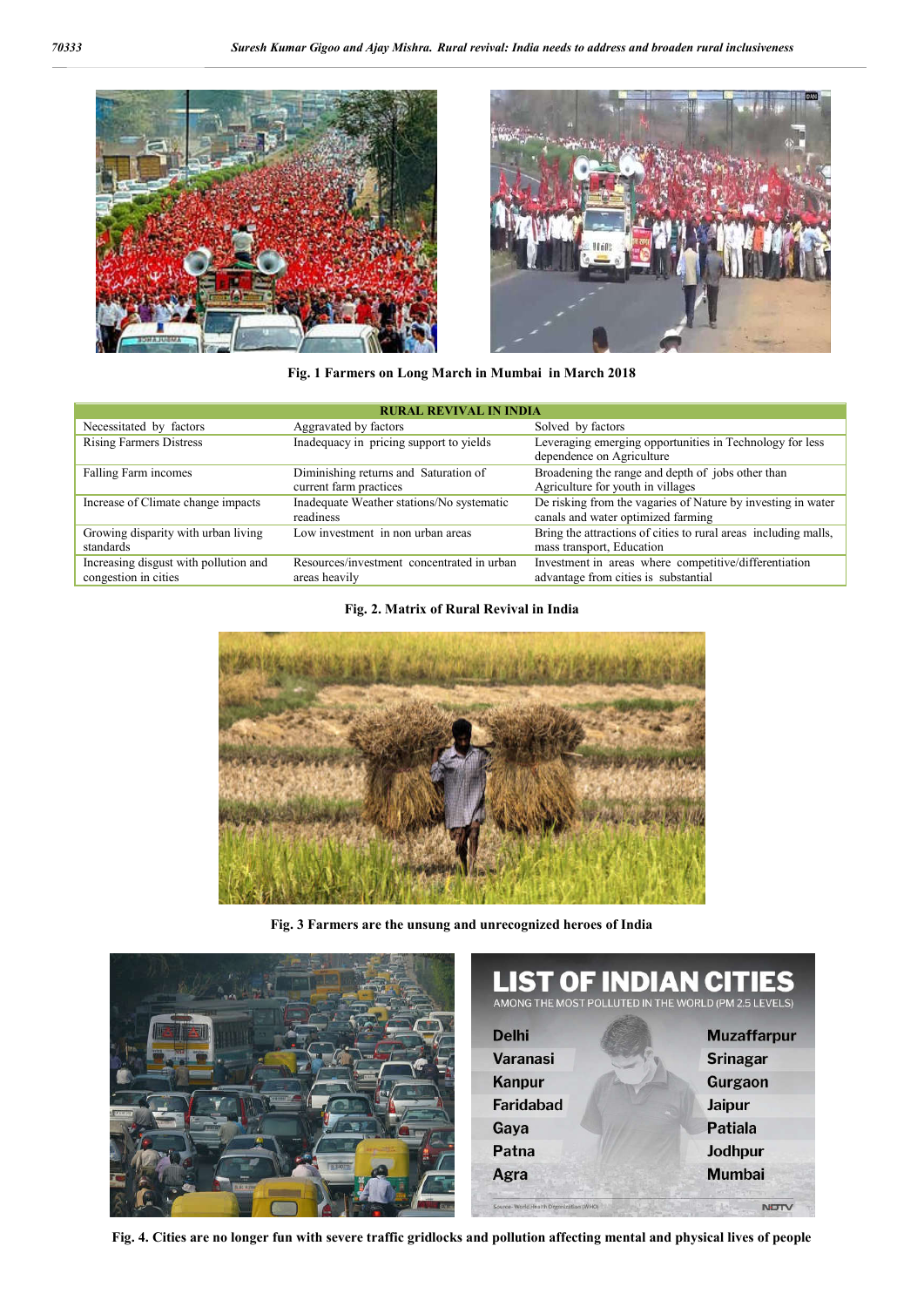

**Fig. 5. India's Agriculture Ecosystem for next level**



**Fig. 6 Mobility in Indian villages has increasingly several options**

They need to work even harder and smarter in this 24x7 world. Closing things early in the evening will be detrimental for their growth.

6. It is indeed an opportune moment when lot of people in cities who are disgusted with perennial traffic gridlocks, high pollution, crowded streets are on "going back to villages mode". The trend is catching up in many parts of the world including Thailand, America, Japan and other places. The factors behind this could be attributed to faster communications and increasingly better broadband connectivity, less dependence on physical offices with many services including banking and payments increasingly going to online mode, realization

that cities don't bond humans but divide them even more. Television and Radio are playing their respective roles in bringing convergence and democratization to cities and rural areas. humans but divide them even a<br>are playing their respective rol<br>and democratization to cities and

#### **Areas of Major Rural Transformation/Revival Areas of**

 Rural Transformation and Rural Revival has been described "as a process of comprehensive societal change whereby rural societies diversify their economies and reduce their reliance on agriculture; become dependent on distant places to trade and to acquire goods, services, and ideas". Rural India Revival is illustrated below:-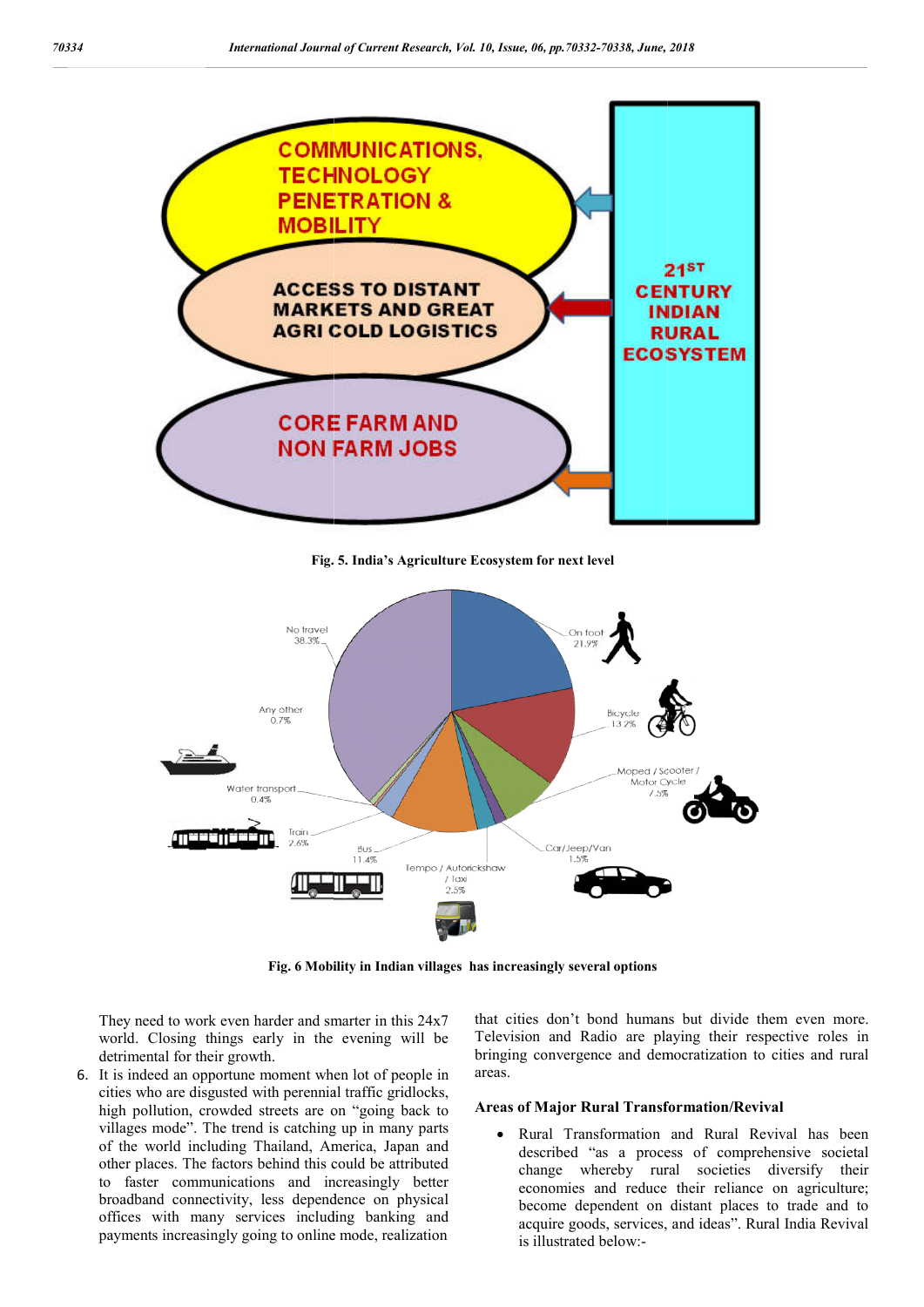The drivers and necessitating forces driving Rural Transformation are as follows:-

- Population growth
- Climate Change and Resource Degradation
- Globalization
- Urbanization and Rural-Urban Linkages
- Technological changes
- Communications
- Influence of media and social media
- Migration and mobility
- Agricultural Modernization
- Precision Agriculture
- Increasing scarcity of Water
- Emergence of digital payments and digital technologies
- Growing urban angst in city folks

#### **Other Drivers of Rural Transformation**

- Infrastructure –Roads, Railroads, Electricity, Irrigation
- Technology –Green Revolution, Agriculture 2.0
- Government Policy –support to cereal production
- Entrepreneurial farmers
- Mobilization for social and gender equality influencing government allocations through electoral system
- Migration
- Consumption Production Asymmetry

#### **Solutions Suggested for Effective Rural Transformation/ Revival**

Outlined below are certain fresh Solutions for study and implementation towards reviving the fortunes of our villages:-

- a. Create opportunities for labor to shift gradually from agriculture and spread the Job Spectrum in Rural Areas by generating Non Farm jobs in hotels/restaurants, construction, trade, manufacturing and noncore and peripheral emerging jobs like Green Technologies including Solar Energy, Wind Energy, Electric Vehicles, IT Technology Solutions in farming, Agriculture Supply Chains, Cold Chains, Agriculture Export Logistics, opportunities in privatization of rural and semi urban roads. Also spread the jobs to secondary and tertiary services like Jan Seva Services, Senior Citizen Help services, Funeral services, Medical allied services, subcontracting services, MNREGA allied services etc. According to the figures of Niti Aayog, New Delhi there has been a rise in Rural Industry. In 2000, share or rural Industrial output to total Industrial output was 41.6%.This got augmented to 51.3% further in 2012. Further share of Agriculture in Rural Economy is showing consistently downwards trend. In 2000, share of Agriculture to Rural economy was 51.4% which showed deep downward trend to 39.2% in 2012. Clearly rural areas are showing potential to help themselves in getting rid of the heavy dependence on farm jobs. And, in their own "backyards".
- b. Penetration of Air transport of fixed wing and rotary wing type to villages for Exports of farm produce/ floriculture produce/dairy produce directly to markets in India and abroad. UDAN Scheme of Government of

India should be expanded further into more geographies across the length and breadth of the country.



**Fig. 7. The new Employment breadbasket in Rural areas**

- c. Increase public investment in rural infrastructure like canals, roads and tracks, Forest cultivation, bridges, culverts, seed centres, waste management, tubewells, rain harvesting systems etc.
- d. Improve and strengthen rural health systems by building secondary and tertiary hospitals. Invest in Telemedicine Systems/ Technologies and Remote Robotic Surgery solutions for reduced dependence on big cities. This will decongest our deteriorating, messy and chaotic cities. The Hospitals in these cities will also thereby get decongested. In Indian cities like Jabalpur and Gulbarga are already operational with networks to rural areas.



**Fig. 8 Telemedicine in rural areas can be a big game changer in Rural Healthcare**

- e. Advance to gender equality/inclusiveness. Slowly and gradually gender mainstreaming is improving in India even though gender crimes are also continuing. But today even in Uttar Pradesh many females are going to schools than before. In some classes girls are even more than boys.
- f. Reduce extreme regional disparities by giving slew of incentives for contract farming. Pan Indian players will then come and bring best practices to remote rural areas.
- g. Develop local collective action institutions to integrate environmental concerns into production decisions.
- h. Develop technologies that reduce emissions from agriculture and livestock.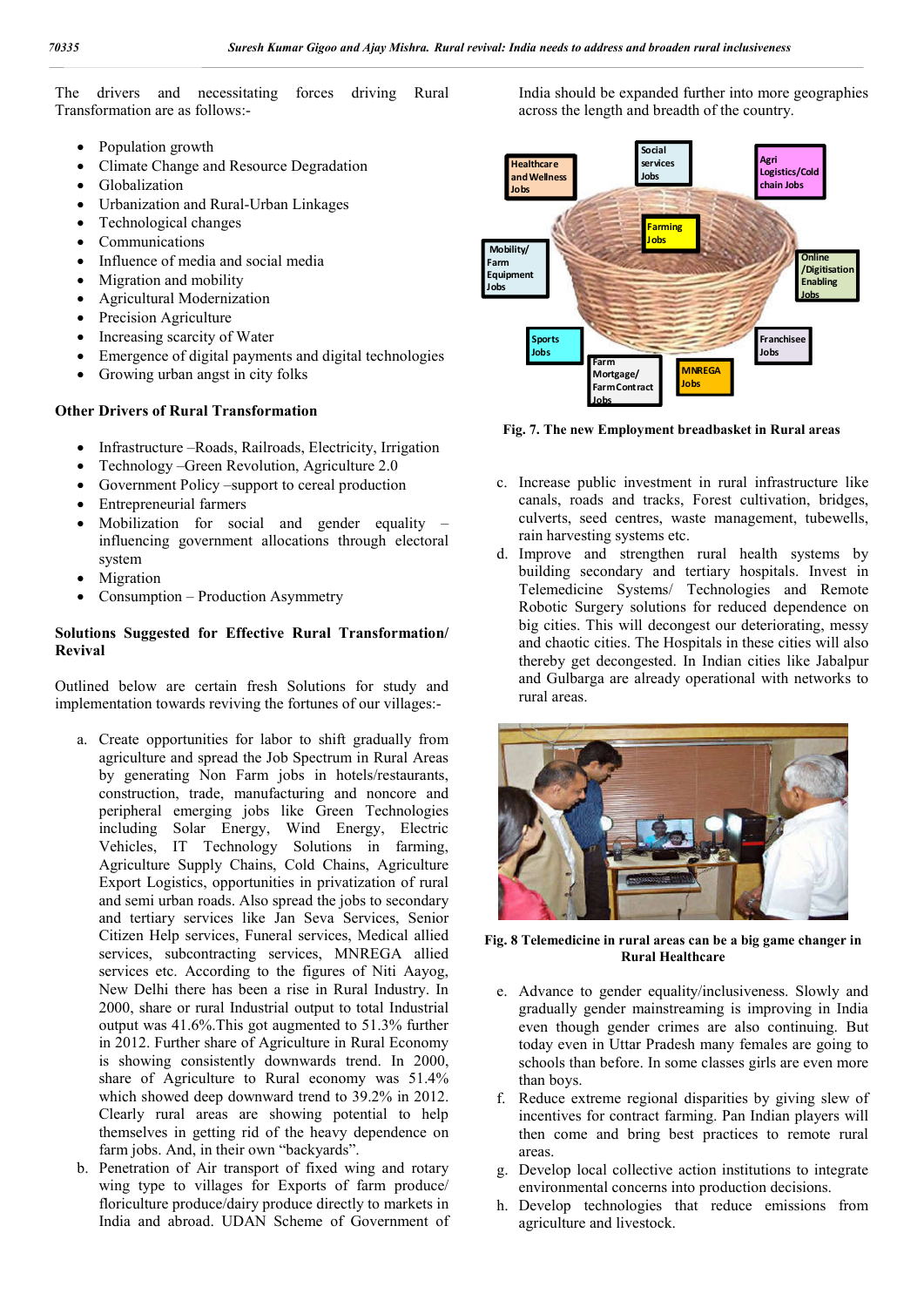- i. Invest in Smart Agriculture Technologies like Drone Farming, Robot Farming, Lean Agriculture Farm Practices
- j. Shift to Power Neutral technologies i.e. Solar Energy, Wind Energy, Green Fuels for Agricultural Machinery
- k. Invest in Water Harvesting Grids in pan Uttar Pradesh and pan India
- l. Makeover of villages by using eco friendly resources rather than concrete/RCC resources
- m. Accelerate the huge push towards Rural Tourism which will include range of options like Hobby Farming, Nostalgia trips, Heritage revisits, rural farm treks, amla plucking, Mango plucking, Tractor rides etc.
- n. Develop Rural Cultural Centres in every block of the district for effective networking, Social interaction and develop taste for music/dance/poem narration sessions etc.
- o. Agro Metro systems similar to Urban Metros for commuting of persons as also transport Agriculture produces. It will give a boost to "last mile connectivity" to rural communities. Proposal of Amethi District Ring Metro is being studied at various levels.
- p. Leverage the Indian Mela ecosystem for marketing and promotion of products and boosting Tourism.
- q. Village areas have got loads of talent, brains and latent money. This needs to be tapped effectively. It will be a great idea to have franchises of core city industries in rural areas. Bollywood Franchises, Capital market franchises, Beauty franchises, Wellness franchises, Mall franchises, Fast food franchises can spread to rural areas. Amethi District town of Gauriganj in Eastern Uttar Pradesh is a shining example of potential of Mall culture extension to rural hinterland. V Mart opened its branch here recently and is showing robust footfalls.



**Fig. 9. The opening of V Martin Gauriganj, Amethi District is a pointer to shape of boom coming in Rural areas**

- r. Develop Rural Research and Development Centres which will boost Research in rural topics including Agriculture, Heritage, Dairy Farming, Arts and Crafts and other such activities.
- s. Outsource the work of senior citizens in big cities to the young generation of small cities/rural areas. These chores could be bill payments management, travel reservations, insurance/rent renewals, TV and mobile recharges,
- t. Rural areas have a very unique USP which can be leveraged appropriately. There is relatively less light in rural areas. Increased interest in Space and Aerospace

related matters is driving the need and urge to explore our distant galaxies, black holes, supernovae asteroids, satellites and planets in more detail. Private Investment in terms of setting up large and small telescopes in these areas will prove to be a boon for "Space Exploration "tourists.

u. Increasingly the land in the villages will see new visitors. In case the farmers decide that their farm yields are not economical, they can decide to let out their farms to new emerging trends. The fields can be used for putting up solar arrays and windmills for generating electricity. The Indian landscape will move towards Solar technologies more and more in future. The revenue model can be shared between farmers and private and Government sector Power agencies.



**Fig. 10. Rows and rows of solar arrays and windmills may be installed by farmers in near future in their fields**

- v. Spread the culture of sports and enhance the range and depth of Sports in rural areas. Develop the Rural mini franchises for big brands like IPL. Their penetration into rural geographies will hugely transform our rural areas in a big way and also fulfill India's quest to be a force to reckon with in Olympics and International level tournaments. But immediate results must not be expected. Day by day hard work will be the key to success.
- w. Privatize the Sports Infrastructure for promotion of Sports in villages and semi urban areas.
- x. Create job opportunities in opening up Radio FM channels for rural areas.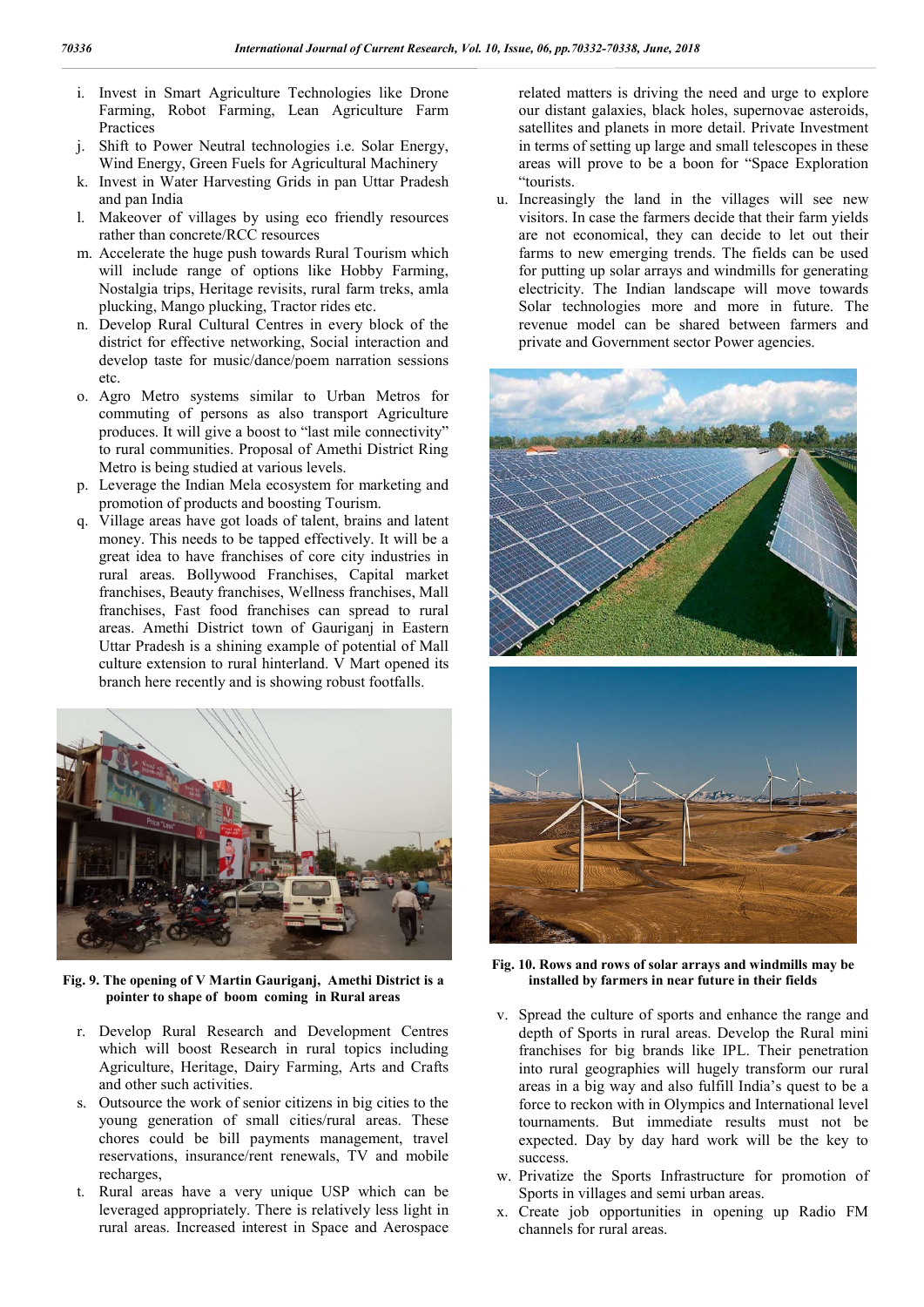

**Fig. 11. Penetration of franchisees of big brands like IPL into rural geographies will provide a huge fillip to growth**



**Fig. 12 . Crop Diversification is now becoming very common with farmers in Pratapgarh and Amethi areas of Uttar Pradesh**

- y. Liberalise the norms of Foreign Direct Investment (FDI) in Education sector for rural areas. This will revive and revitalize our Institutes of huge talent pool in our villages and small towns. Imagine Vodafone and Pepsi style penetration in rural areas in education field. The dividends will be gigantic.
- z. Crop Diversification is acquiring increasing importance. The success of Patanjali and other Ayurveda brands is driving the growth in India. Therefore, farmers are getting more options to diversify their crops. Rows and rows of Amla (*Phyllanthus emblica*) trees and Eucalyptus(*Eucalyptus globulus*) trees are being grown